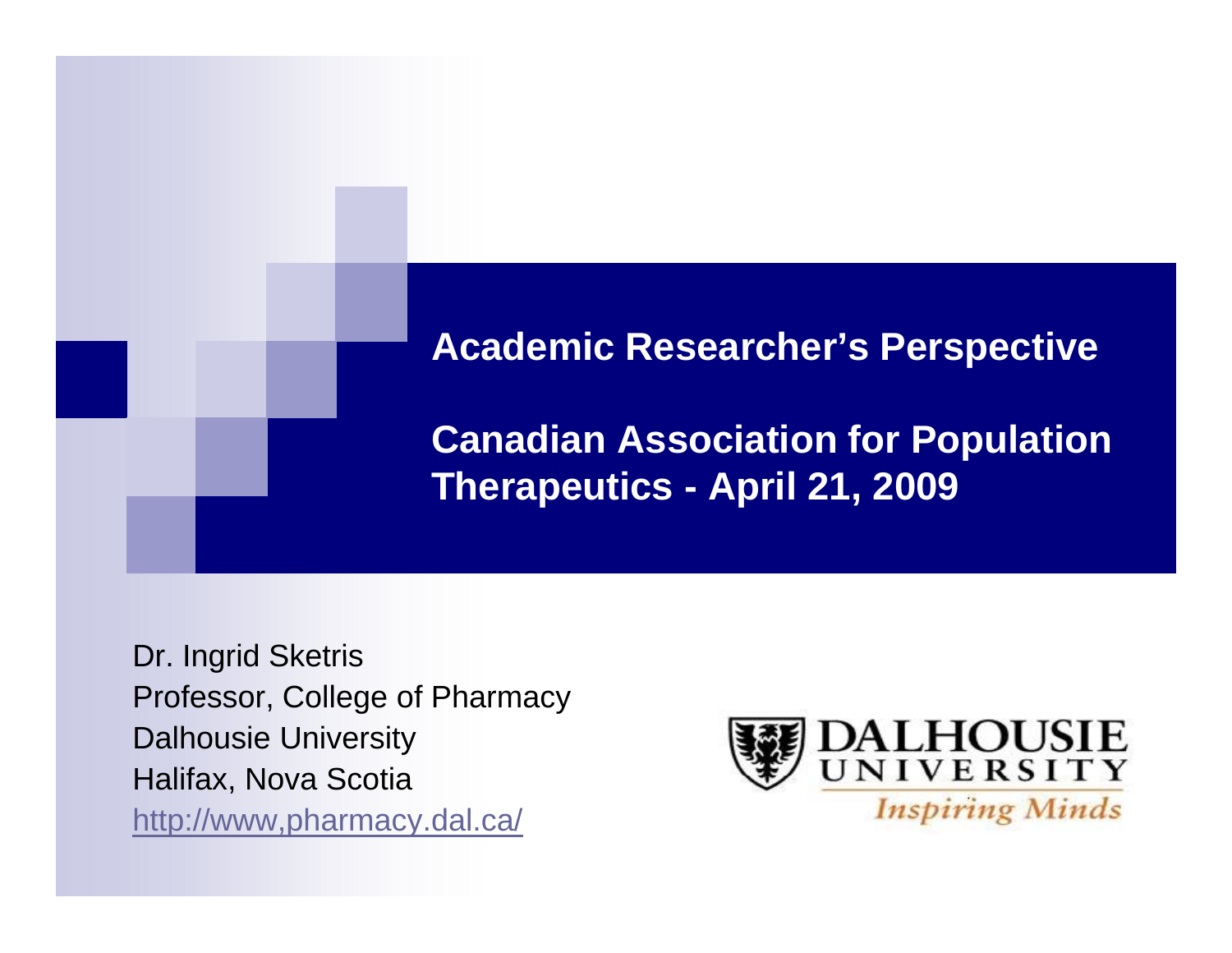## Perspectives

- Researchers and Their Organizations Bring Skills, Knowledge and Resources
- Multiple Approaches, e.g. Clinical Medicine, Epidemiology, Biostatistics, Psychology, Risk Management, Bioethics, etc.
- **Links to Academic and Professional Standards**
- **Links to International Colleagues**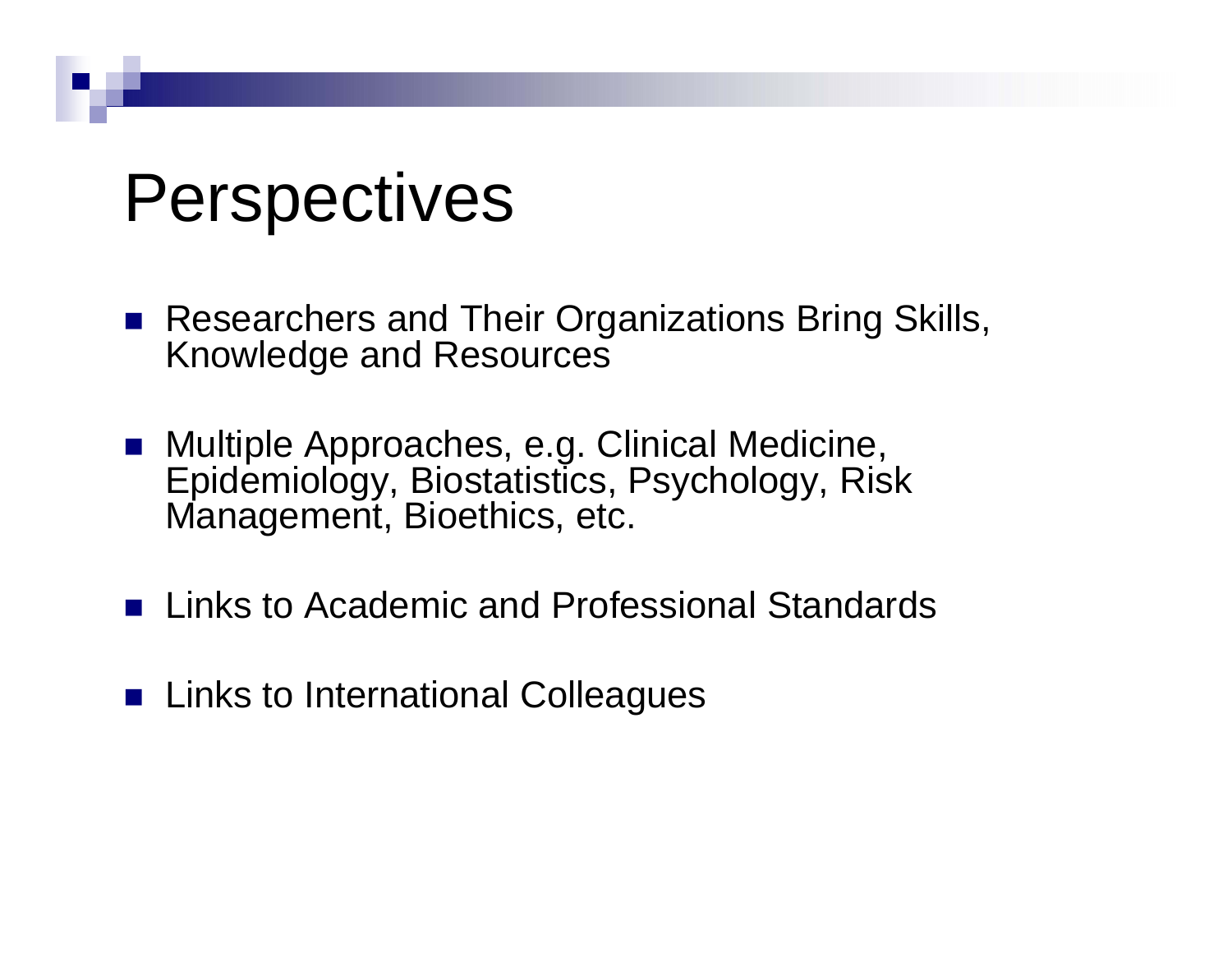## **Opportunities**

- Peer Reviewed Public Funding with Long Term Potential
- F. Specialized Data and Personnel
- Developing/Sharing of Methods/Tools
- F. Efficiencies of Scale
- F. National and International Networks for Research and **Training**
- **College** Contributions to Patient Care and Public Policy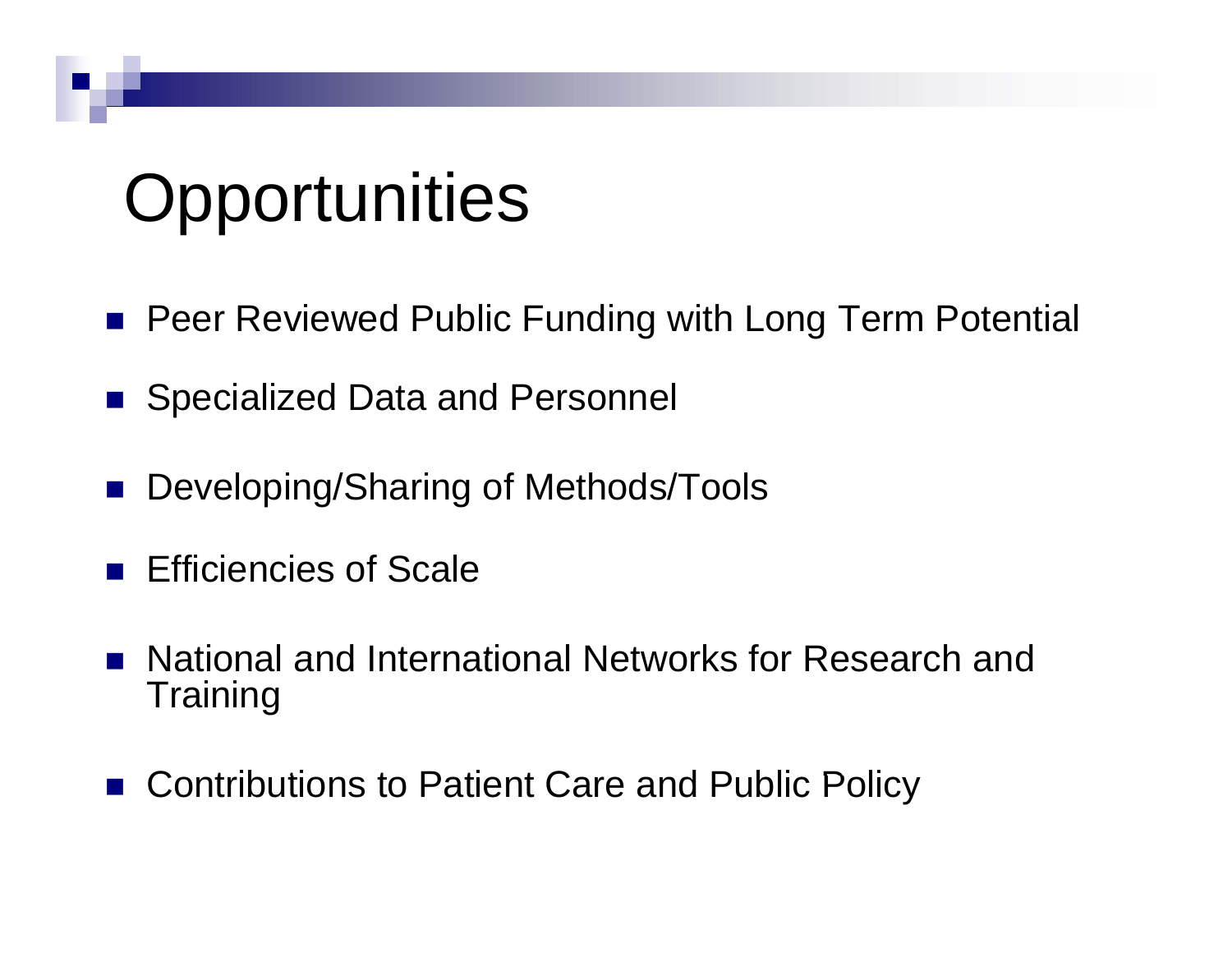## Challenges

- **Ensuring Data Quality and Academic Rigor**
- Project Management, e.g. Deliverables Negotiation,<br>Design, Execution, Timelines, Intellectual Property, Conflict of Interest, IT, QA, etc.
- Multidisciplinary and Multi-sector Environment
- **Fit Within an Academic Career**